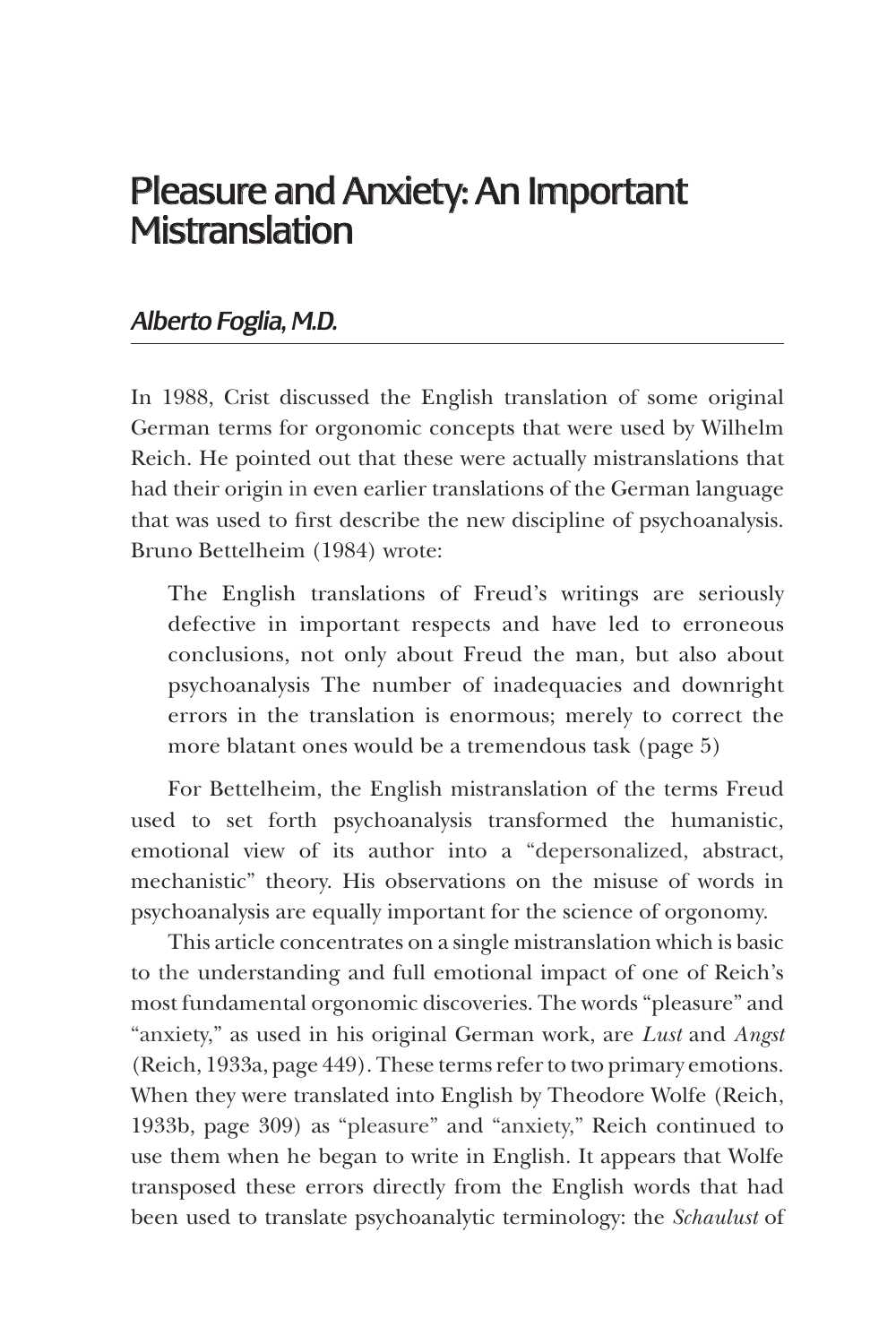Freud was translated into "scopophilia" by Freuds's translators and corrected as the "sexual pleasure in looking" by Bettelheim himself (1984, page 90) and Freud's *Lust- Unlus-Prinzip* into the "pleasureunpleasure principle" of the English version.

In 1988, Crist proposed a new translation to describe the basic emotional antithesis of *Lust* and *Angst* as "desire" and "fear." The natural English translation of *Lust,* from the Indo-European root "las" for "desire" *(The American Heritage Dictionary,* page 2111) is "lust," which means sexual desire. Unfortunately, this word has taken on a negative, lascivious connotation in the English language.

The etymological origin of the word "desire," on the other hand, means literally "to stop contemplating stars for religious meanings," from the Latin "de-sidus, sider-" (Ibid, page 506). It suggests, if not infers, that desire has its roots in religious experience. The act of refraining from religious contemplation, which arises from distorted ocular function, automatically allows desire to be felt. However, it is not known if by this the Latin meaning was sexual desire. Today the word "desire" has a more direct impact on us, both emotionally and sensually, than the word "pleasure."

The word "pleasure," from the Indo-European root "plak-" for "to be flat, to be calm" (Ibid, page 2120), is too dull to describe such a strong drive that determines so much of mankind's thinking and behavior.

Oral desire characterizes the primary interest in infancy and early childhood and genital desire develops in later childhood (ages 4–5 years) and again at puberty. "Desire" moves newborns to seek ocular and oral contact, and if this function is frustrated, a block will result and have a long-lasting effect on all functioning throughout life.

These examples clearly demonstrate the inner, stronger impact, indeed a quite different connotation, of the word "desire" as compared to the milder "pleasure."

On the other side of the antithesis, comparing the translation of Angst as "anxiety," *Angst* has an etymologically different root than "fear." "Fear" originates from the Old German "feraz" and the Old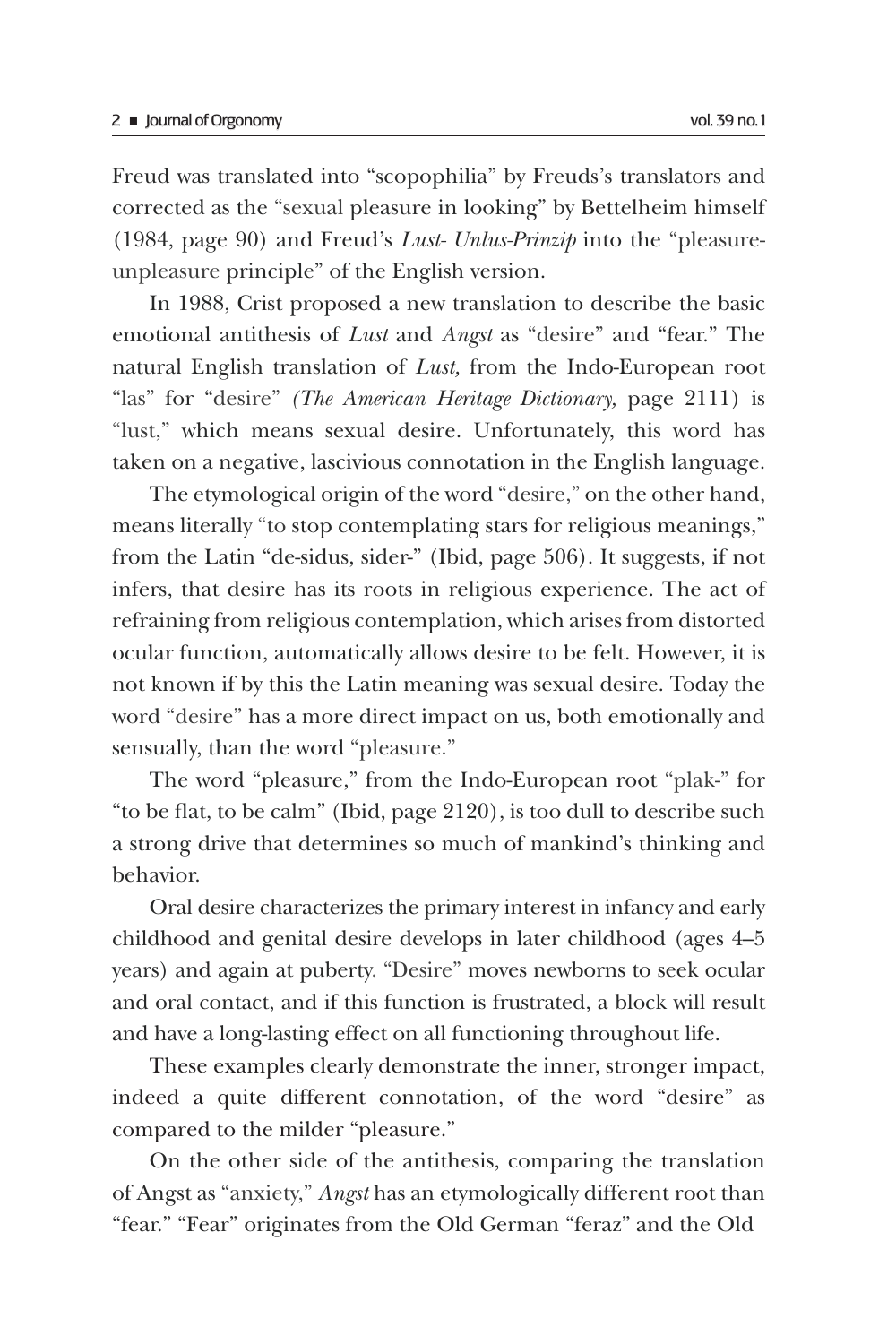English "faer" for "danger" (Ibid, page 2119) and is emotionally more intense and primitive than anxiety. The German *Angst* and the English "anxiety" both come from the Latin "angere" for "to strangle" and "angustus" for "narrow" from the Indo- European root "angh-" for "painfully constricted" (Ibid, page 2095). As with "lust," the word "anxiety" has acquired a different and duller meaning over the course of time. The more primitive and intense quality of *Angst describes* both fear and anxiety and the meaning must be revealed by the context. In the context of primitive emotions, "anxiet;" appears to be too dull compared to "fear." This distinction was not made by Wolfe, who limited himself to the known psychoanalytic translation (Freud, 1895, pages 50–66).

Faced with mechanical or chemical stimuli, an ameba "out of fear," not anxiety, will immediately contract its pseudopods. A menaced vorticella, a unicellular organism that lives attached to a thread, will coil up its stalk. These functions, and countless others that occur in nature, are best described by the word "fear," which conveys the life-threatening quality not present in "anxiety."

To read and understand Reich with just such a revised translation of these two terms- pleasure and anxiety-conveys a much different meaning, one of more energy and immediacy. It also matches what is observed in nature.

Wilhelm Reich, possibly more so than other natural scientists, requires the most accurate translation. This is necessary for all his early work, before he began to write in English. Reich's discoveries center on energy, specifically orgone energy, and every modification of his original writings has the very real potential to distort the truth of his findings and allow for misinterpretation. It is hoped that future historical scholars will further clarify Reich's early writings and help place the science of orgonomy on as accurate a footing as is possible.